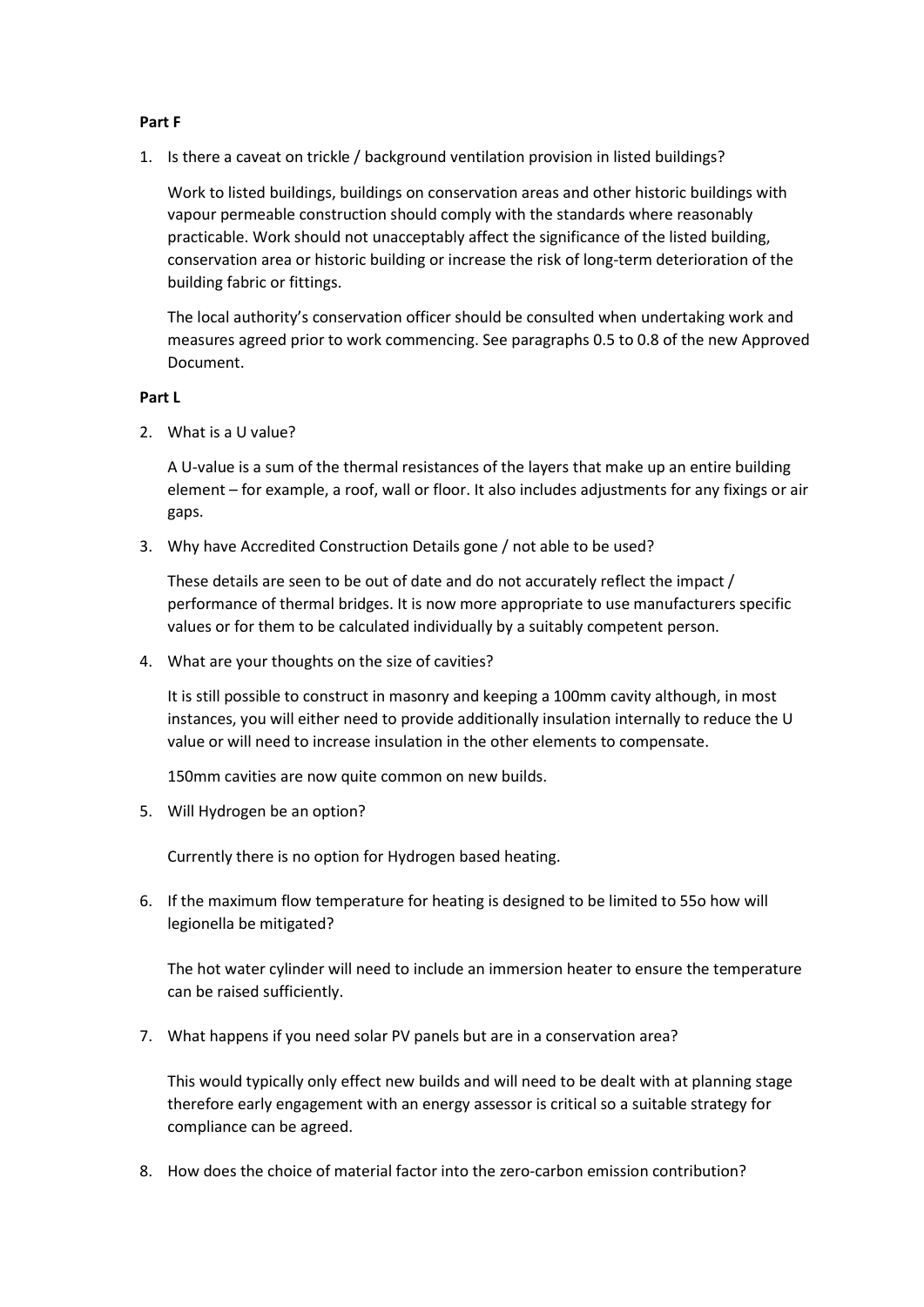With respect to the carbon emissions compliance of Part L the impact on emissions through the choice of materials is not a consideration / is not currently taken into account.

9. How will excessively glazed extensions be affected?

The ability to justify excessively glazed extensions by using either an area-weighted U value calculation or carbon emission calculations remains in the guidance (paragraphs 10.9 and 10.10 of Approved Document L vol 1).

10. Will the 2025 update generate more passive house standards?

We do not currently know what the intended standards will be for the Future Homes Standard. However, it would be safe to assume that U values may be reduced and more emphasis on air tightness together with MVHR will feature.

11. Should we be worried about solar gain? How much will shading make a difference.

When using the dynamic thermal modelling approach to compliance shading will likely be part of the solution to limiting overheating in dwellings. To what degree will vary depending on the characteristics of the building, orientation, location, etc…

12. What is the future for boilers?

The government have signalled their intention to have no new homes built after 2025 heated via gas boilers. Whether this will be the case will be dependent on future changes to the building regulations and will be subject to consultation, possibly in 2023. We do not know if this will be the case the replacement of existing gas boilers.

13. Will there be a Non-residential Net Zero Carbon Toolkit?

We do not know if there will be a toolkit specifically for non-residential buildings although the current toolkit can be used to assist - https://www.greensuffolk.org/net-zero-carbontoolkit-housing/

14. Heat Loss and Gains/Thermal Bridging - Inspections – who would be the one to carry them out – contractors OR design?

This would need to be agreed between the parties involved. All building control need to know is that that an appropriate system of site inspection is in place. Details of who would be conducting the inspections and that they have the relevant competency to do this would be part of the submission to building control.

# Part O

15. Part O – does it apply to new builds only or extensions?

Part O applies to new residential buildings only.

### Part S

16. When will I need electric vehicle charge points or ducting only?

The rules are different depending on whether it is for a new build dwelling, change of use to a dwelling, dwellings undergoing major renovations, new non-residential buildings or non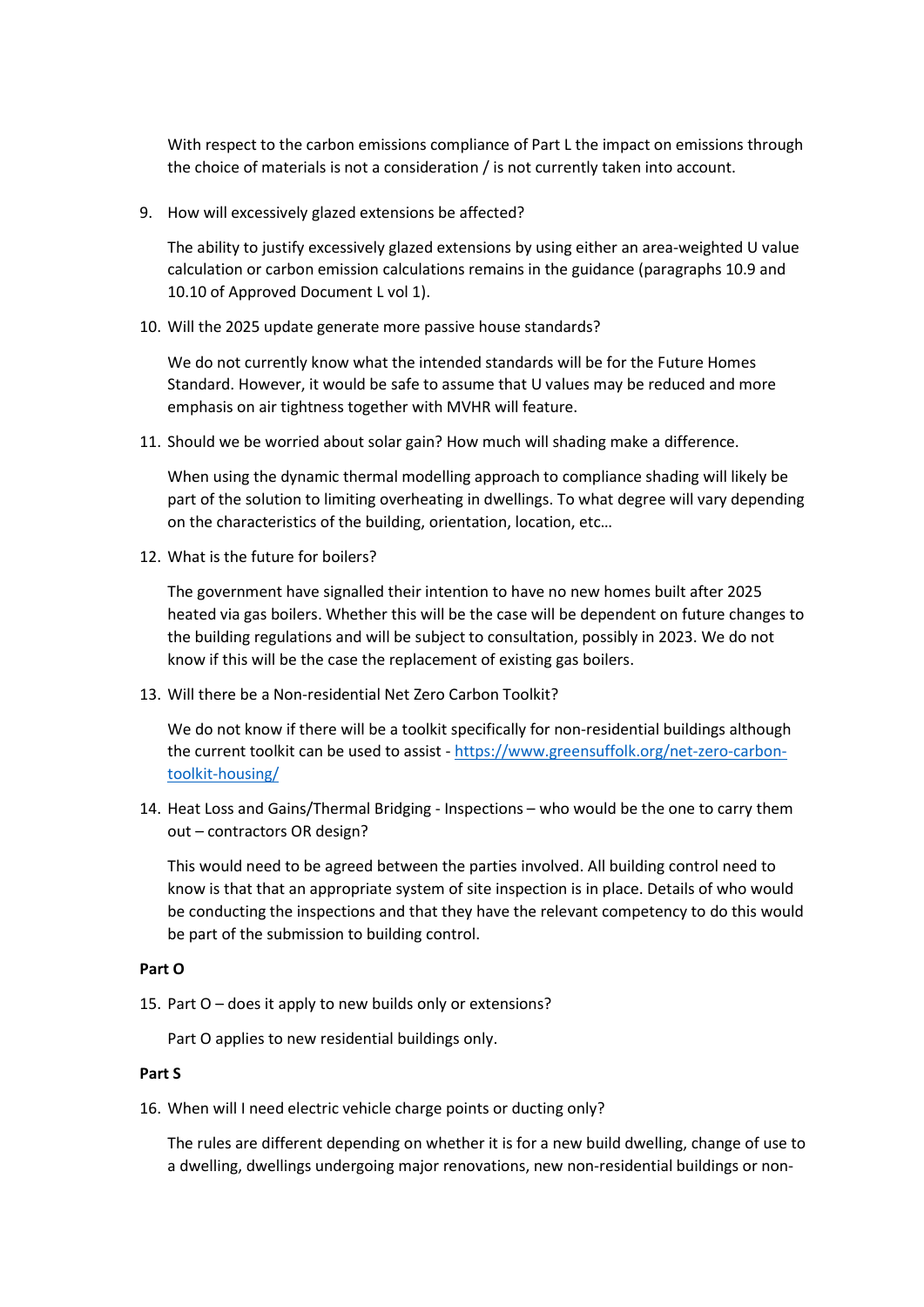residential buildings undergoing major renovations. There is a cost cap on the average cost per charge point, if the cost cap is exceeded then you will only be required to install ducting to allow a charge point to be installed at a later date.

17. Cable routes 1 in 5 – is it just the infrastructure or the cable?

It is only the ducting / infrastructure that is required. Cabling would be installed when the charge points are installed, whenever that may be.

# Transitional Provisions

18. The transitional provisions mentioned excavation of foundation only – does it require concrete?

Yes.

19. If an application has already been approved, when do we need to start by?

On applications received before 15th June 2022 work needs to have started / commenced before 15th June 2023 regardless of the status of the application (approved, conditional approval or rejection).

20. What is the minimum amount of information required to register a new application?

All that is required to register an application is the form and fee (fee would be agreed prior to submitting the application). If any inspections where subsequently required, we would need sufficient information to be able to identify what area of work is being done and to be able to approve accordingly. Please speak to a member of our team should you wish for further advice on a specific proposal.

21. Transitional provisions – how does that apply to projects halfway through the process. If in building control before June do they go through on the old regs?

Provided an application is submitted and validated before the 15<sup>th</sup> June 2022 and is commenced before 15<sup>th</sup> June 2023 the current regulations will apply.

### General

22. What are the heritage restrictions on the new requirements?

With all the new requirements / regulations work to listed buildings, buildings on conservation areas and other historic buildings should comply with the standards where reasonably practicable.

Work should not unacceptably affect the significance of the listed building, conservation area or historic building or increase the risk of long-term deterioration of the building fabric or fittings.

The local authority's conservation officer should be consulted when undertaking work and measures agreed prior to work commencing.